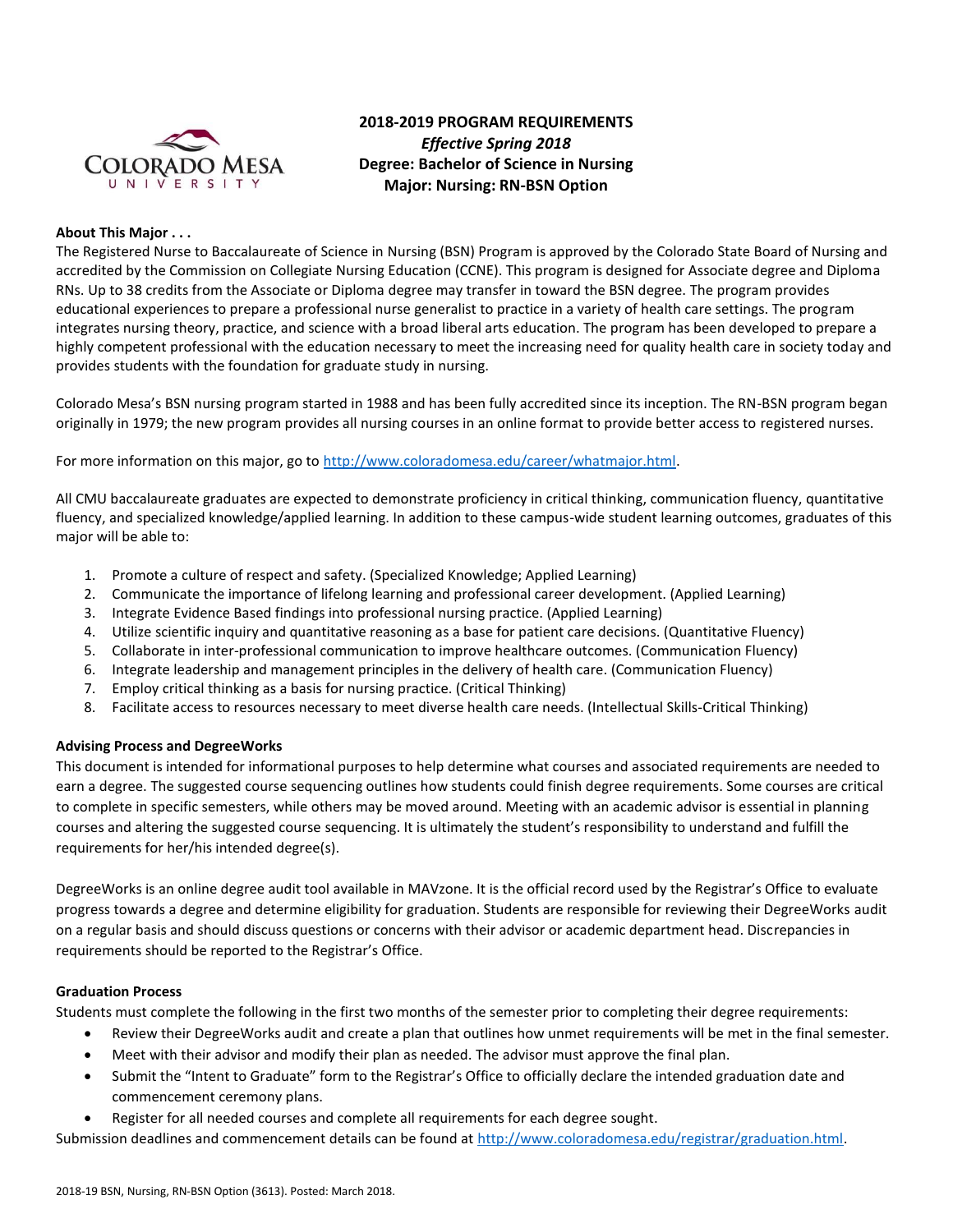If a student's petition for graduation is denied, it will be her/his responsibility to consult the Registrar's Office regarding next steps.

# **INSTITUTIONAL DEGREE REQUIREMENTS**

The following institutional degree requirements apply to all CMU baccalaureate degrees. Specific programs may have different requirements that must be met in addition to institutional requirements.

- 120 semester hours minimum.
- Students must complete a minimum of 30 of the last 60 hours of credit at CMU, with at least 15 semester hours in major discipline courses numbered 300 or higher.
- 40 upper-division credits (an alternative credit limit applies to the Bachelor of Applied Science degree).
- 2.00 cumulative GPA or higher in all CMU coursework.
- A course may only be used to fulfill one requirement for each degree/certificate.
- No more than six semester hours of independent study courses can be used toward the degree.
- Non-traditional credit, such as advanced placement, credit by examination, credit for prior learning, cooperative education and internships, cannot exceed 30 semester credit hours for a baccalaureate degree; A maximum of 15 of the 30 credits may be for cooperative education, internships, and practica.
- Pre-collegiate courses (usually numbered below 100) cannot be used for graduation.
- Capstone exit assessment/projects (e.g., Major Field Achievement Test) requirements are identified under Program-Specific Degree Requirements.
- The Catalog Year determines which program sheet and degree requirements a student must fulfill in order to graduate. Visit with your advisor or academic department to determine which catalog year and program requirements you should follow.
- See "Requirements for Undergraduate Degrees and Certificates" in the catalog for a complete list of graduation requirements.

# **PROGRAM-SPECIFIC DEGREE REQUIREMENTS**

2.0 GPA or higher in coursework toward the major content area.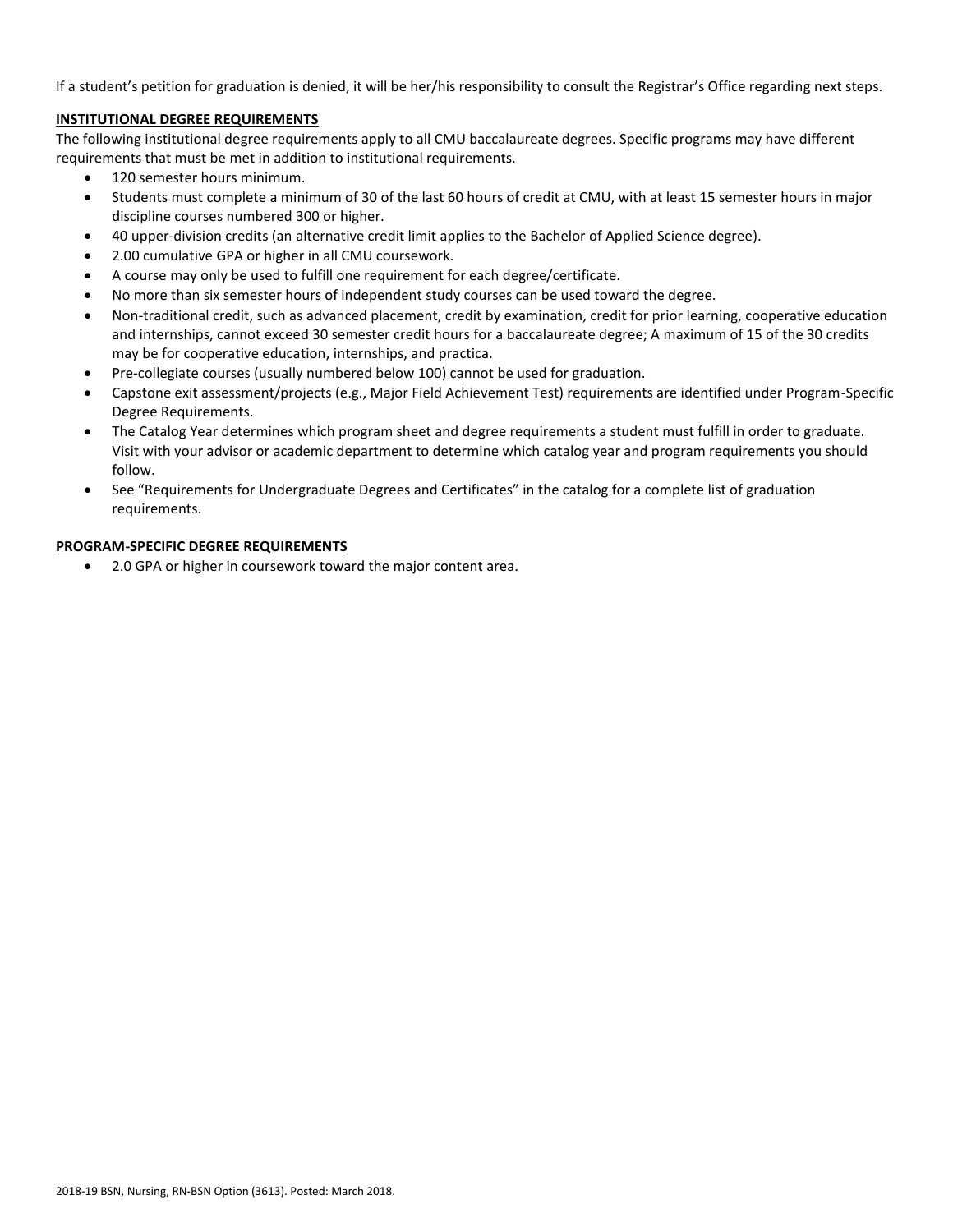### **ESSENTIAL LEARNING REQUIREMENTS** (31 semester hours)

See the current catalog for a list of courses that fulfill the requirements below. If a course is an Essential Learning option and a requirement for your major, you must use it to fulfill the major requirement and make a different selection for the Essential Learning requirement.

**English** (6 semester hours, must receive a grade of "C" or better and must be completed by the time the student has 60 semester hours.)

- ENGL 111 English Composition (3)
- ENGL 112 English Composition (3)

**Mathematics** (3 semester hours, must receive a grade of "C" or better, must be completed by the time the student has 60 semester hours.)

 $\Box$  MATH 110 or higher – College Mathematics (3)

## **Humanities** (3 semester hours)

 $\Box$  Select one Humanities course (3)

## **Social and Behavioral Sciences** (6 semester hours)

- $\Box$  PSYC 150 General Psychology (3)
- $\Box$  PSYC 233 Human Growth and Development (3)

**Natural Sciences** (7 semester hours, one course must include a lab)

- $\Box$  Select one Natural Sciences course (3)
- $\Box$  Select one Natural Sciences course with a lab (4) BIOL 250 - Microbiology (3) and BIOL 250L - Microbiology Laboratory (1) strongly recommended

## **History** (3 semester hours)

 $\Box$  Select one History course (3)

### **Fine Arts** (3 semester hours)

 $\Box$  Select one Fine Arts course (3)

# **OTHER LOWER-DIVISION REQUIREMENTS**

**Wellness Requirement** (2 semester hours)

- $\Box$  KINE 100 Health and Wellness (1)
- $\Box$  Select one Activity course (1)

# **Essential Learning Capstone** (4 semester hours)

Essential Learning Capstone must be taken after completion of the Essential Learning English and Mathematics requirements, and when a student has earned between 45 and 75 hours.

- ESSL 290 Maverick Milestone (3)
- $\square$  ESSL 200 Essential Speech (1)

### **FOUNDATION COURSES** (15 semester hours)

- $\Box$  BIOL 209 Human Anatomy and Physiology I (3)
- $\Box$  BIOL 209L Human Anatomy and Physiology Laboratory (1)
- $\Box$  BIOL 210 Human Anatomy and Physiology II (3)
- $\Box$  BIOL 210L Human Anatomy and Physiology II Laboratory (1)
- $\Box$  BIOL 241 Pathophysiology (4)
- $\square$  STAT 200 Probability and Statistics (3)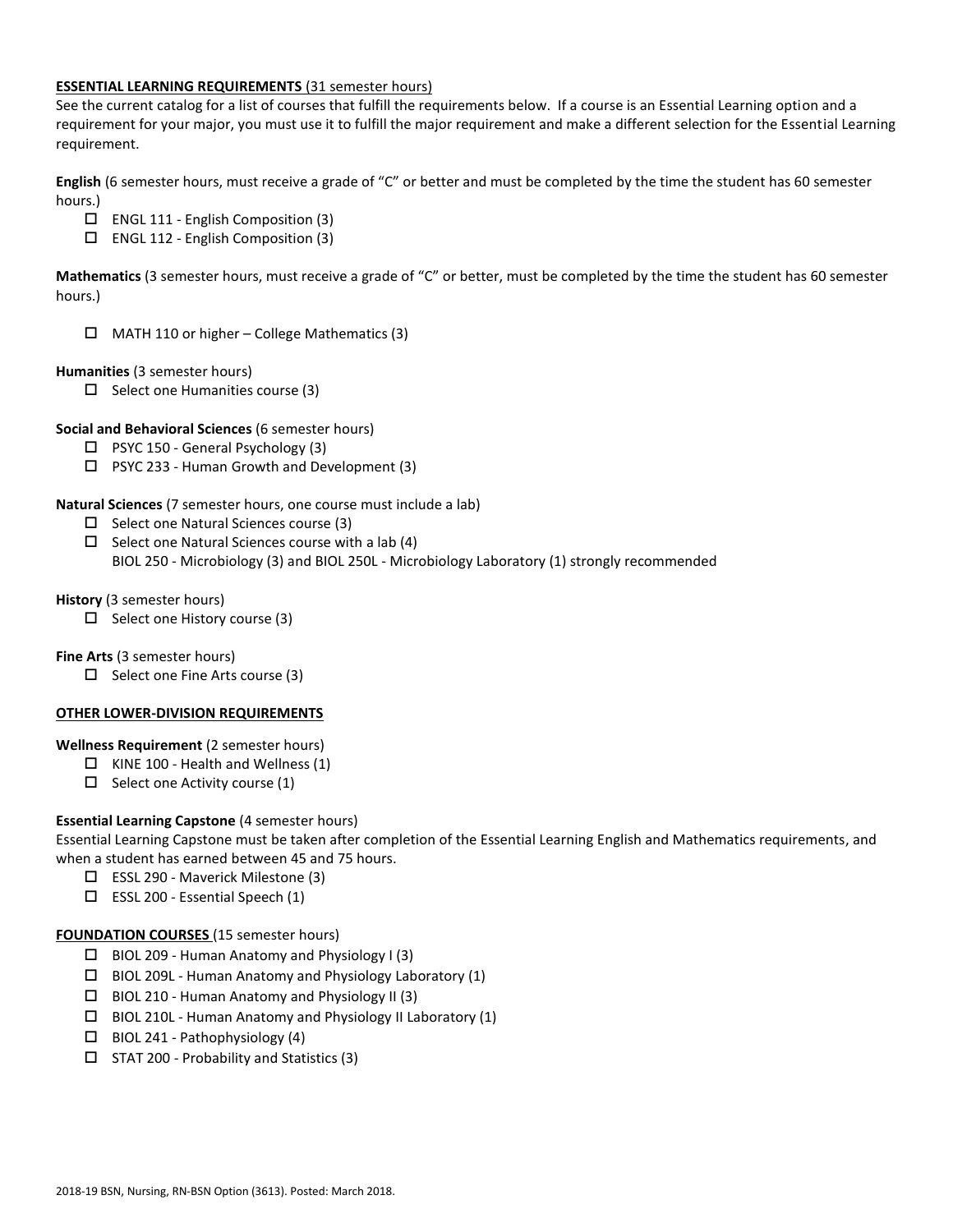# **BSN, NURSING REQUIREMENTS** (31 semester hours, must pass all courses with a grade of "C" or higher)

**Core** (31 semester hours)

- NURS 320 Health Assessment and Promotion (3)
- $\Box$  NURS 320L Health Assessment and Promotion Laboratory (1)
- $\Box$  NURS 300 Developing the Baccalaureate Role (3)
- $\Box$  NURS 408 Health Informatics (3)
- $\Box$  NURS 409 Quality Improvement (3)
- $\Box$  NURS 410 Population Health Nursing (3)
- $\Box$  NURS 410L Population Health Nursing Practice Experience (1)
- $\Box$  NURS 426 Nursing Research and Evidence Based Practice (3)
- $\Box$  NURS 430 Leadership for the RN (3)
- $\Box$  NURS 430L Leadership for the RN Laboratory (1)
- $\Box$  NURS 418 Gerontological Nursing and Chronic Illness (3)
- $\Box$  NURS 432 Capstone Leadership for the RN (4)

**GENERAL ELECTIVES** ( 9 upper division semester hours) (All college level courses appearing on your final transcript, not listed above that will bring your total semester hours to 120 hours.)

\_\_\_\_\_\_\_\_\_\_\_\_\_\_\_\_\_\_\_\_\_\_\_\_\_\_\_\_\_\_\_\_\_\_\_\_\_\_\_\_\_\_\_\_\_\_\_\_\_\_\_\_\_\_\_\_\_\_\_\_

**Prior RN nursing coursework will be awarded up to 38 credit hours, which will bring the total number of credits above the 120 minimum hour requirement.**

| Previous RN degree:     |  |
|-------------------------|--|
| School:                 |  |
| NLN Accredited:         |  |
| <b>Graduation Date:</b> |  |